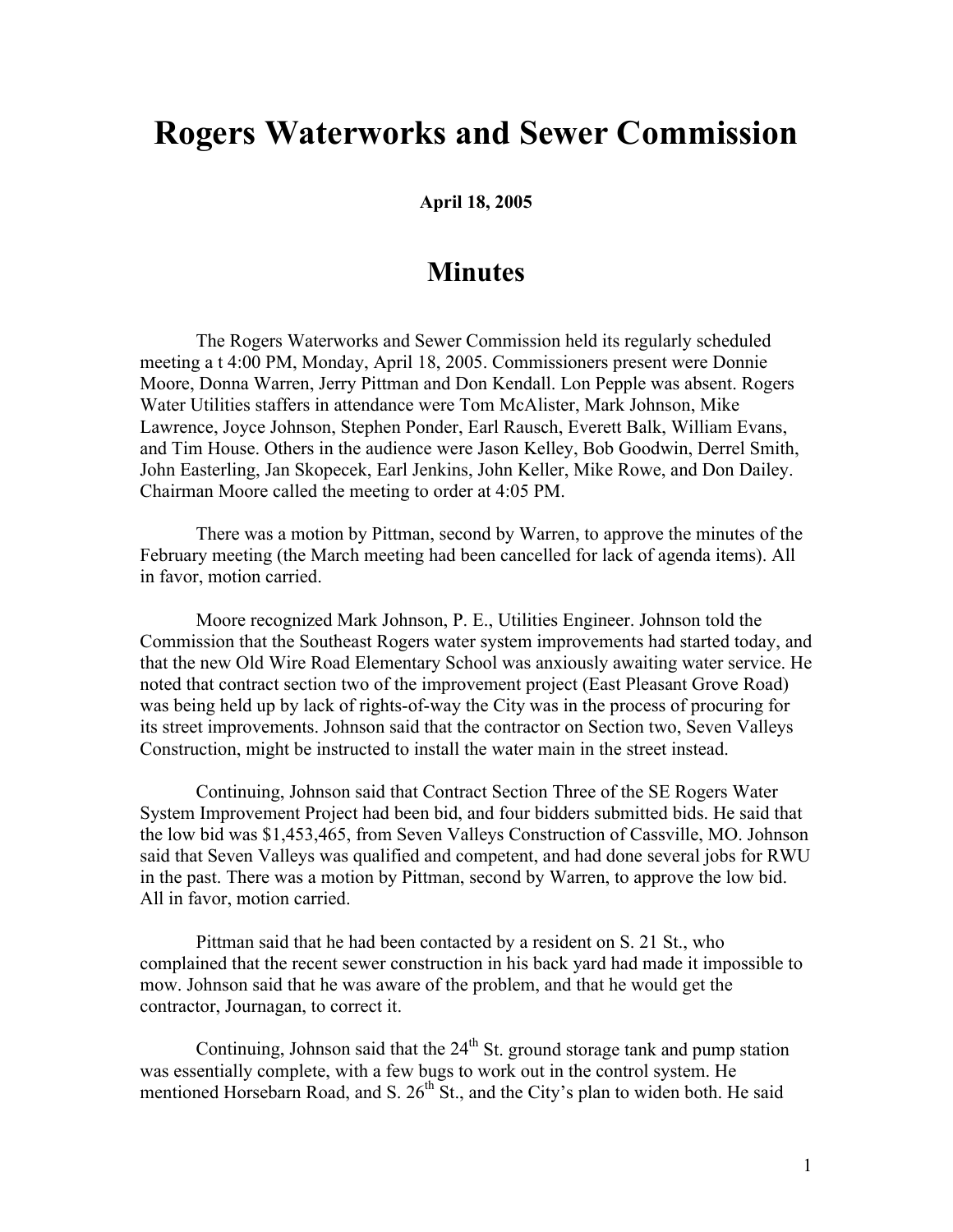that the area of Pinnacle Hills was underserved by sewer capacity, and additional sewers would need to be built.

Johnson presented the Commission with a drawing showing a proposed expansion to the existing RWU office building on S.  $2<sup>nd</sup>$  St. He said that, after the February Commission meeting, the staff had met with John Mack, the architect with PB2 Architects, and rethought the earlier submission. Mack recommended expanding the current facility to the south, taking away the current employee parking lot, and moving the drive through to the east side of the building, with a drive through payment traffic entering from Pine St.

He said that this design would emphasize the public entrance on S. Second St., provide stacking for approximately thirty cars in the drive through, give the business office space to double its manpower contingent, give engineering to expand, all under one roof. The expansion as shown was about 6900 square feet, with significant remodeling in the existing office. The architect estimated the cost at about \$1 million.

There followed a lengthy question and answer session. Q: Why the change to one building? A: Did not feel comfortable with an exclusive engineering building, needed to address future space needs for other office functions.

- Q: Will this be big enough?
- A: This should last another fifteen to twenty years.
- Q: Is there enough storage space?
- A: Probably, if we get creative with our records storage systems.
- Q: Will you be able to operate the office during the remodel?
- A: Yes. We will have to go back to crowded conditions in the short term, though.
- Q: What about parking? Will it be adequate?
- A: there will be a net gain of 13 spaces, which should be adequate.
- Q: Will RWU comply with the City's building regulations?
- A: Yes.

Finally, More asked the question: Do we proceed on this design basis? The Commission agreed that the need was apparent, and instructed staff to proceed.

Moore recognized Everett Balk, Project Facilitation Engineer. Balk gave a brief summary of the Project Facilitation section. He noted that a secretary had been hired to help with the flow of information and the storage of documents. Balk said that a casual telephone survey of a few in the design-build community had been conducted, and, as a result, his section was planning to develop a checklist, update RWU's standard specifications and drawings, and bringing engineers a few at a time into the pipe yard, to better acquaint them about our minimum requirements for pipe, fittings, etc.

Moore reminded the Commission of the situation that lead to the formation of the Project Facilitation section, and praised staff for their efforts to improve the plan review/approval process. McAlister said that the dramatic increase in the number of plans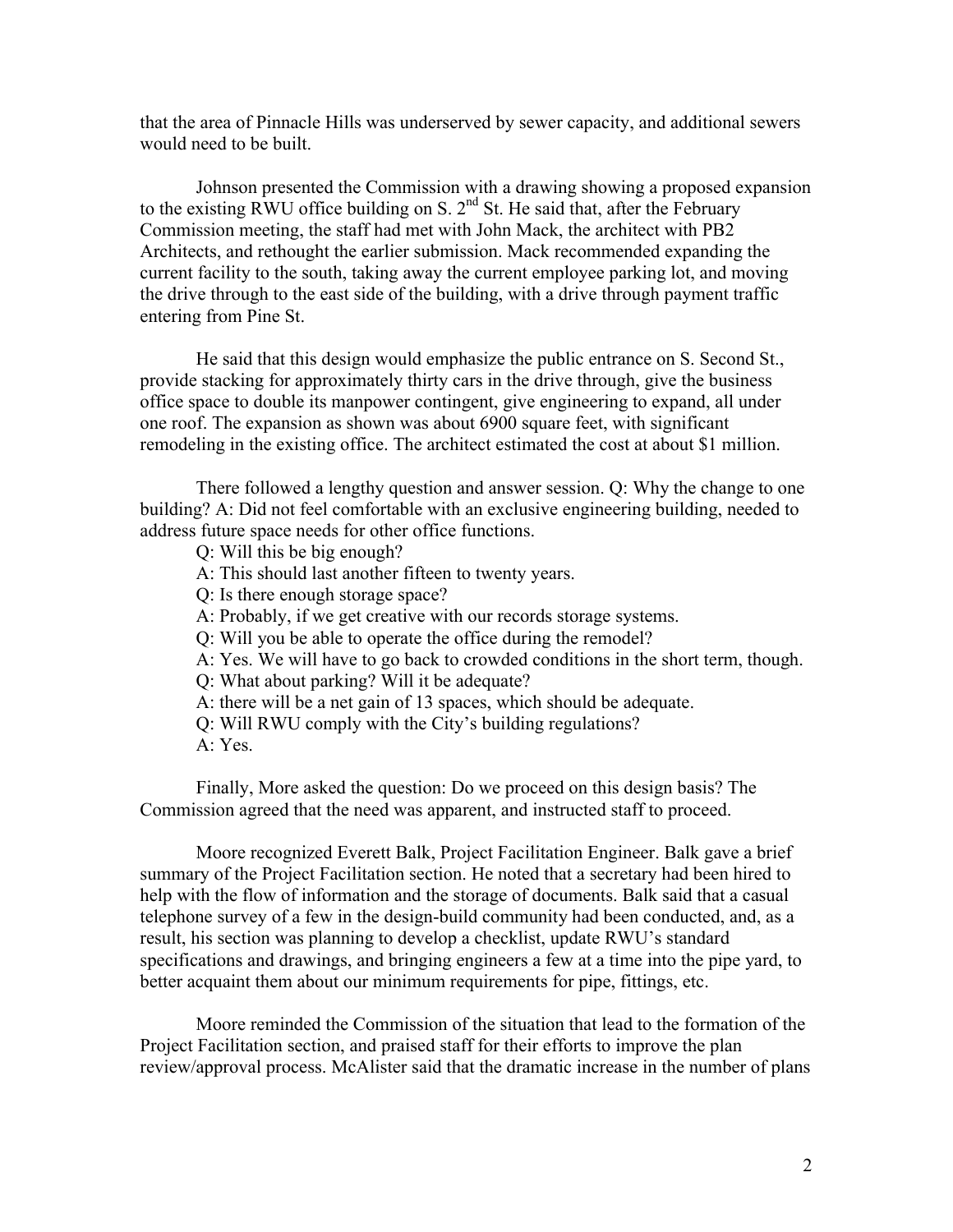submitted for review had lead the staff to add another engineer, dedicating three engineers and a secretary for plan review and approval.

Moore recognized John Keller, P. E., Black and Veatch Engineers. Keller, the project engineer for the wastewater master planning study recently completed, said that he had been negotiating with staff for several months for a contract addendum that would allow his firm to start on the design of the necessary improvements to the existing wastewater plant to increase the capacity from 6.7 million gallons per day (MGD) to 14 MGD. He estimated that the project would cost about \$15.5 million. The proposed engineering contract would bring the project up to and include the bid award phase. The cost to perform all design services as well as procurement of required approval from all state and federal agencies, as well as securing funding from the state revolving loan fund (RLF) program, was \$1.655 million. After the bid award, the next contract addendum would be for construction inspection and project performance review, Keller said. With that, Keller recommended the contract addendum to the Commission for approval.

Moore asked what was different form the scope of services, and the wastewater master planning recommendations? McAlister said that the initial plant expansion would go to fourteen MGD rather than twelve MGD, and filters would be added. McAlister said that the filters were a response from the Arkansas Department of Environmental Quality's proposed new, discharge permit. McAlister said that the contract did not include solids treatment and disposal, since RWU was awaiting action by the Northwest Arkansas Conservation Authority (NACA), which might start up a regional biosolids (sludge) effort.

Moore asked if there were anymore potential discharge requirements that might necessitate additional treatment and expense? McAlister said that the hot topic nationwide in wastewater treatment and disposal was endocrine disruptors, which were compounds formed by wastewater disinfection with chlorine gas. He said that the effluent filters would also allow the facility to move away from chlorine to another disinfectant, such as ultraviolet light. McAlister said that the current total phosphorus limit of 1 part per million (PPM), would probably be reduced as the States of Arkansas and Oklahoma continue their legal wrangling over the quality of the water in the Illinois River.

Pittman asked Mike Lawrence, Rogers Pollution Control Facility Manager, if he was satisfied with the efforts of Black and Veatch thus far? Lawrence said that he was.

Moore asked about odors? Lawrence said that odor complaints were few and far between, thankfully, but he said his goal was "no odor complaints". Keller said that the new inlet and head works facilities would have odor control capability. Finally, Pittman made a motion to approve the contract amendment provided the costs were approved by the RLF for funding. All in favor, motion carried.

Pittman asked Mark Johnson if a tank site had been selected on First Street? Johnson said that the future tank site would probably near Pleasant Ridge Road, on the